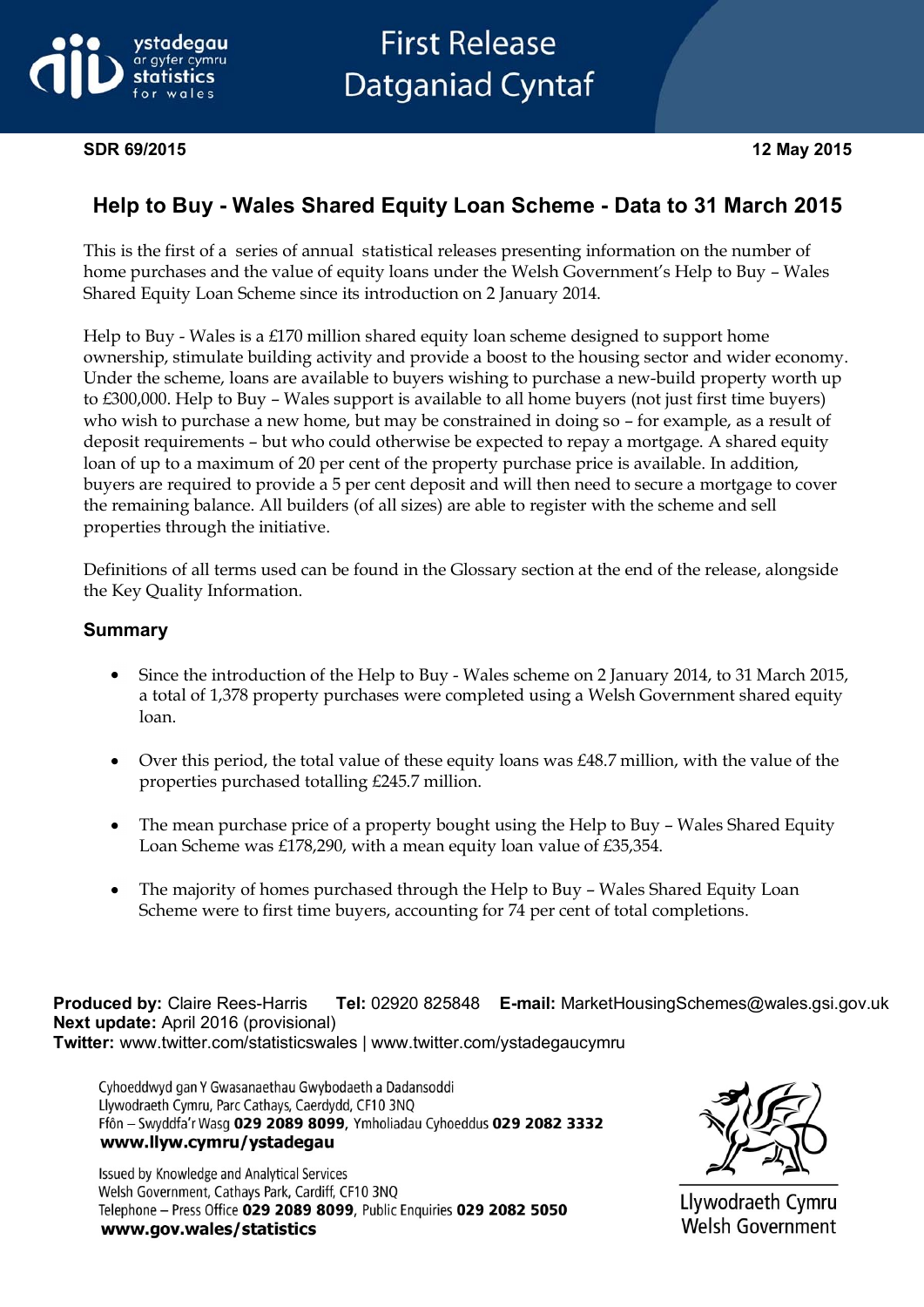# **Contents**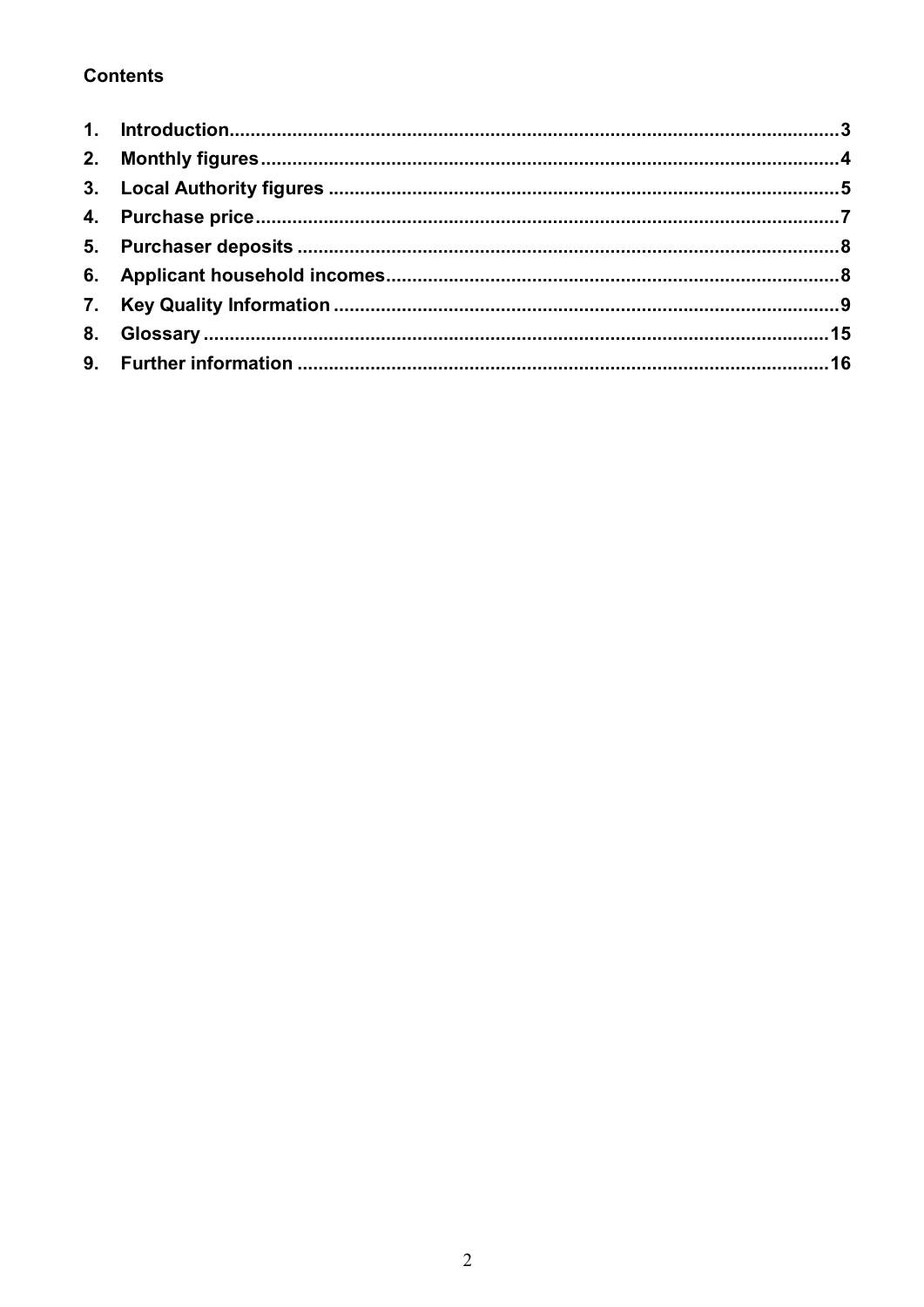## <span id="page-2-0"></span>**1. Introduction**

This Statistical Release presents Official Statistics on the number of home purchases and the value of equity loans under the Welsh Government's Help to Buy – Wales Shared Equity Loan Scheme.

This is the first official release in relation to Help to Buy – Wales Shared Equity Loan statistics. The figures presented in this release cover the first 15 months of the scheme: from scheme launch on 2 January 2014 to 31 March 2015.

This release does not cover statistics relating to the UK-wide Help to Buy: Mortgage Guarantee scheme. More information on the Help to Buy: Mortgage Guarantee scheme can be found in the Key Quality Information section of the release.

## **Source of Data**

The data published in this release is collected on behalf of the Welsh Government by Help to Buy (Wales) Ltd, who are responsible for the administration of the scheme.

Information relating to how this data is collected can be found later in the release, in the Key Quality Information section.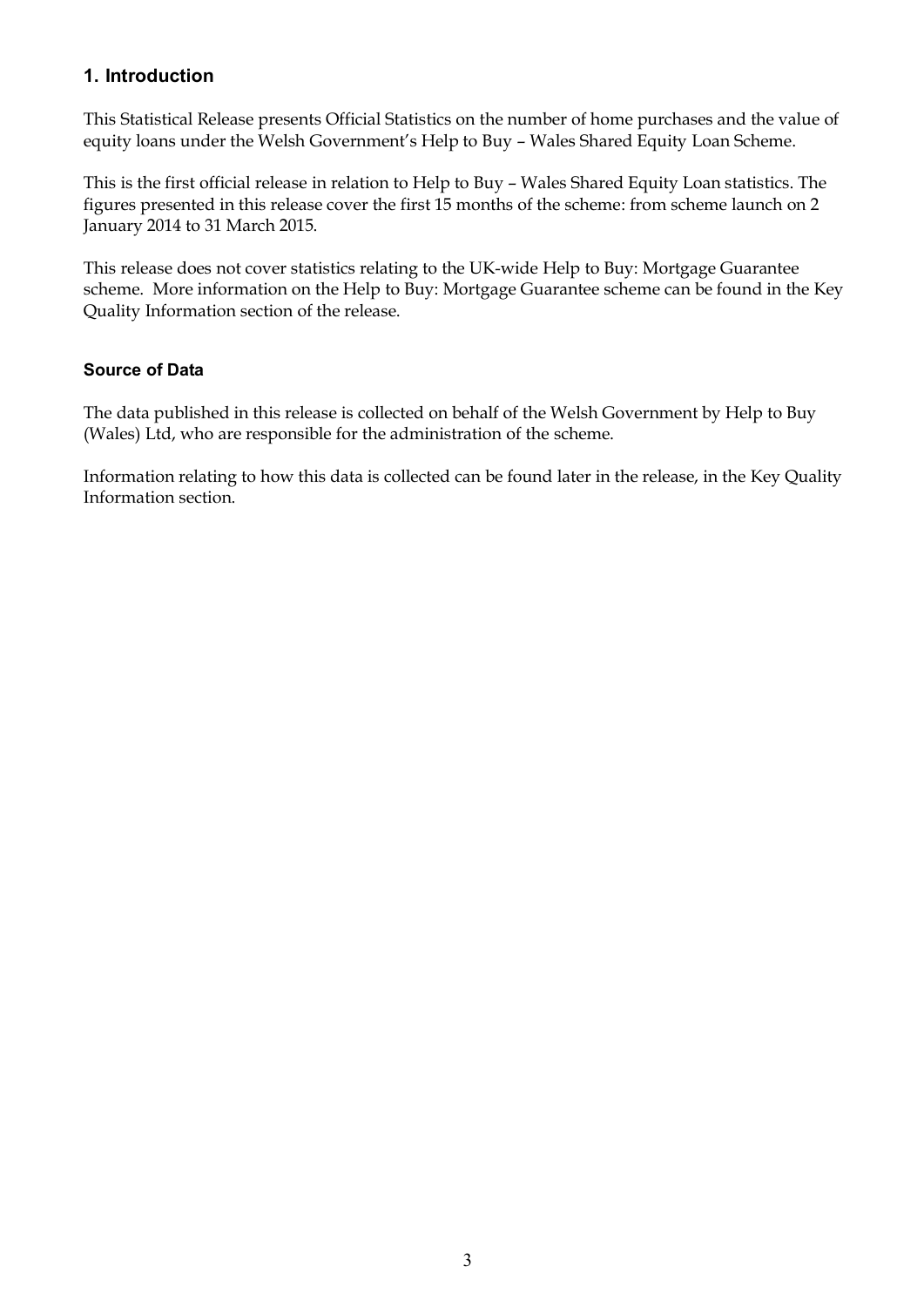## <span id="page-3-0"></span>**2. Monthly figures**

As shown in Table 1, the monthly figures for Help to Buy – Wales Shared Equity Loans are based on legal completion dates for transactions through the scheme. The legal completion date is the point at which Help to Buy (Wales) Ltd receives a completion notice from either the buyer's conveyancer or solicitor. The figures presented below capture all completions over the 15 months from the launch of the scheme, on 2 January 2014, to 31 March 2015.

|                                               | Completions |            | Total Value of Properties Value of Equity Loans at |  |
|-----------------------------------------------|-------------|------------|----------------------------------------------------|--|
|                                               |             | sold       | completion                                         |  |
|                                               |             | £s million | £s million                                         |  |
| 2014                                          |             |            |                                                    |  |
| January to March 2014                         | 72          | 12.2       | 2.4                                                |  |
| April                                         | 74          | 13.0       | 2.6                                                |  |
| May                                           | 100         | 16.9       | 3.4                                                |  |
| June                                          | 173         | 30.9       | 6.2                                                |  |
| April to June 2014                            | 347         | 60.8       | 12.1                                               |  |
| July                                          | 76          | 14.6       | 2.9                                                |  |
| August                                        | 91          | 15.9       | 3.1                                                |  |
| September                                     | 122         | 21.4       | 4.2                                                |  |
| July to September 2014                        | 289         | 51.8       | 10.3                                               |  |
| October                                       | 123         | 21.6       | 4.3                                                |  |
| November                                      | 112         | 20.1       | 4.0                                                |  |
| December                                      | 173         | 31.3       | 6.2                                                |  |
| October to December 2014                      | 408         | 73.0       | 14.5                                               |  |
| 2014 calender year                            | 1,116       | 197.8      | 39.3                                               |  |
| 2015                                          |             |            |                                                    |  |
| January                                       | 72          | 13.3       | 2.6                                                |  |
| February                                      | 62          | 11.3       | 2.2                                                |  |
| March                                         | 128         | 23.2       | 4.6                                                |  |
| January to March 2015                         | 262         | 47.8       | 9.4                                                |  |
| Total year to date                            | 262         | 47.8       | 9.4                                                |  |
| <b>Cumulative Total to 31st of March 2015</b> | 1,378       | 245.7      | 48.7                                               |  |

#### **Table 1: Number and Value of Completed Purchases and Value of Shared Equity Loans (a).**

Source:Help to Buy (Wales) Ltd

(a) The value of the equity loans are linked to the purchase price of the property, and can be no more than 20 per cent of a property's value at the point of sale. The remaining balance of the purchase must be financed through a combination of a buyer's deposit and a conventional mortgage.

The cumulative total of the number of completions in the first 15 months of the scheme (to 31 March 2015) was 1,378. The corresponding value of the equity loans used to support these purchases was £48.7 million, with the overall value of properties sold under the scheme totalling £245.7 million.

In reference to Table 1, there are clear patterns within the quarterly figures, with increases in completions during the last month of each calendar quarter. These spikes in activity are generated, in a large part, by the quarterly sales targets used by larger developers, which impact on completions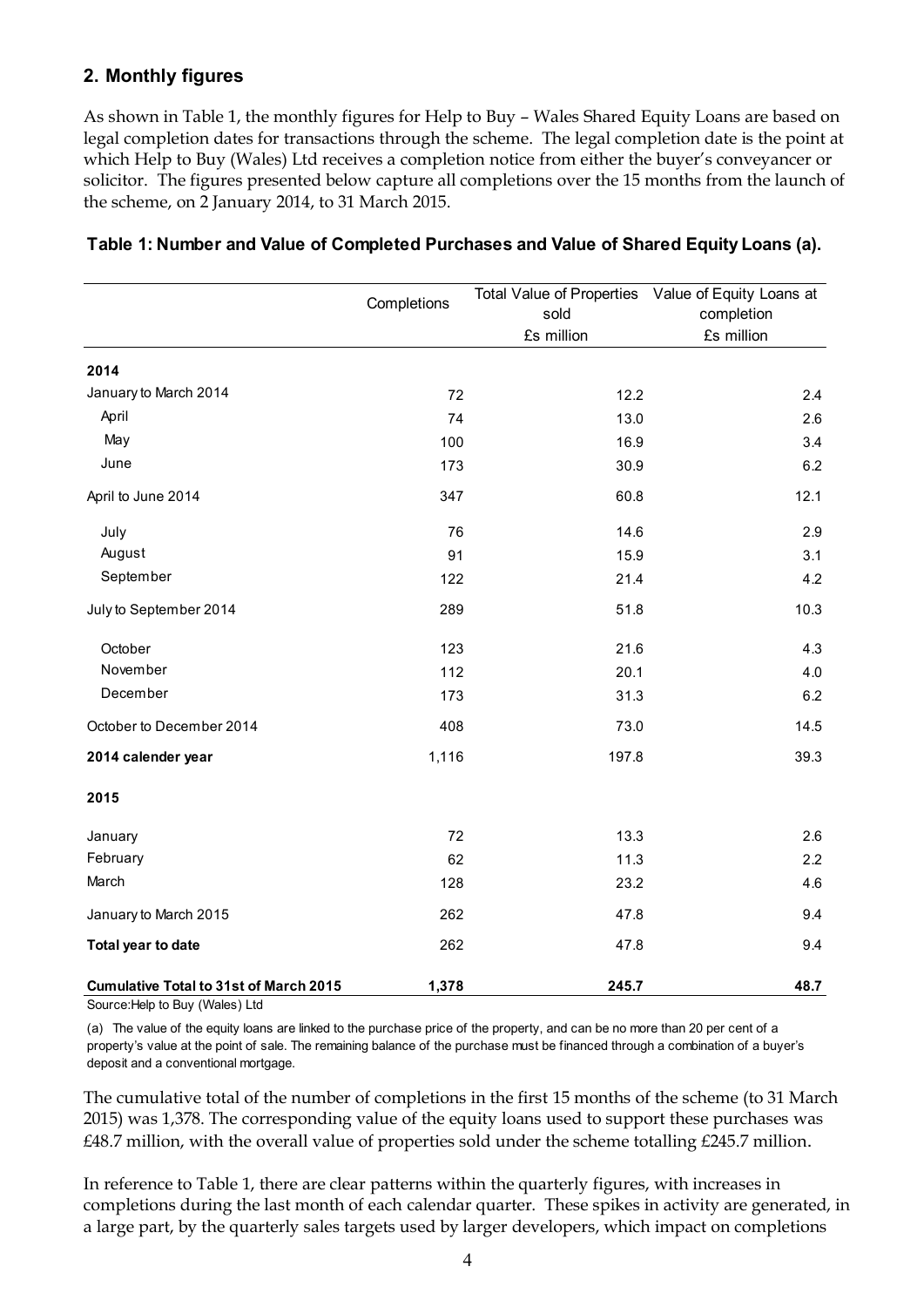through the Help to Buy – Wales scheme. This is further evidenced by the fact that June and December of 2014 were the scheme's busiest months to date, and these months correspond with the mid and end year sales target dates for a majority of the larger developers.

In addition, Table 1 also shows completion figures were relatively low during the first three months of the scheme. This is a reflection of the time it usually takes for buyers to complete all the necessary stages required to purchase a property.

## <span id="page-4-0"></span>**3. Local Authority figures**

Over the period from 2 January 2014 to 31 March 2015, the highest number of completed purchases under the Help to Buy - Wales Shared Equity Loan Scheme was seen in Newport, with 175 completions, while the lowest number over the period was in Ceredigion, at 5 completions.

In reference to Map 1, taking into account the population within each local authority area, the highest rate of completed purchases between 2 January 2014 and 31 March 2015 was also in Newport, at 119.4 per 100,000 population, followed by Flintshire, at 103.1 per 100,000 population. The lowest rate of completed purchases over this period was seen in Cardiff at 6.0 per 100,000 population, followed closely by Ceredigion and Powys at 6.6 and 6.8 per 100,000 population. Overall, the rate of completed purchases was above the Wales average of 44.7 (per 100,000 population) in 10 of the 22 local authorities across Wales.

Further information on the completed purchases under the Help to Buy - Wales Shared Equity Loan Scheme at a local authority level are available on the Stats Wales website at the following link:

<https://statswales.wales.gov.uk/Catalogue/Housing>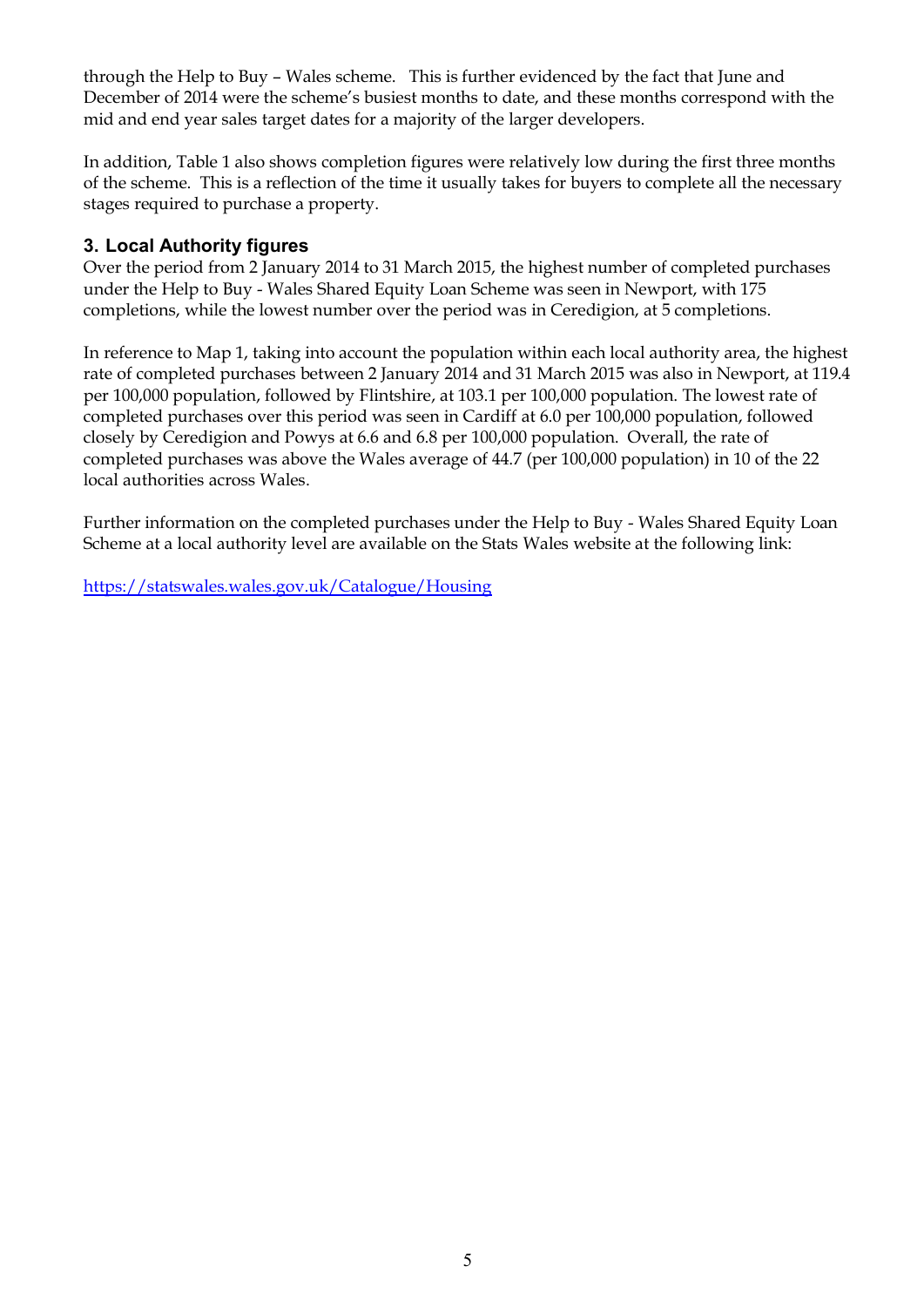

<sup>(a)</sup> Completions have been mapped to each local authority according to the property postcode, and the calculation per 100,000 of the population is based on 2013 population estimates. Further information is available in the Key Quality Information section of the release.

<sup>(b)</sup> Individual completions are grouped according to the postcode sector (i.e. excluding the last 2 digits, e.g. CF10 3), and mapped to the point representing the average grid reference for each of the individual completions. This excludes a very small number of completions for which the postcode is not present in the latest postcode directory (usually very new properties where the postcode has not yet been formally adopted).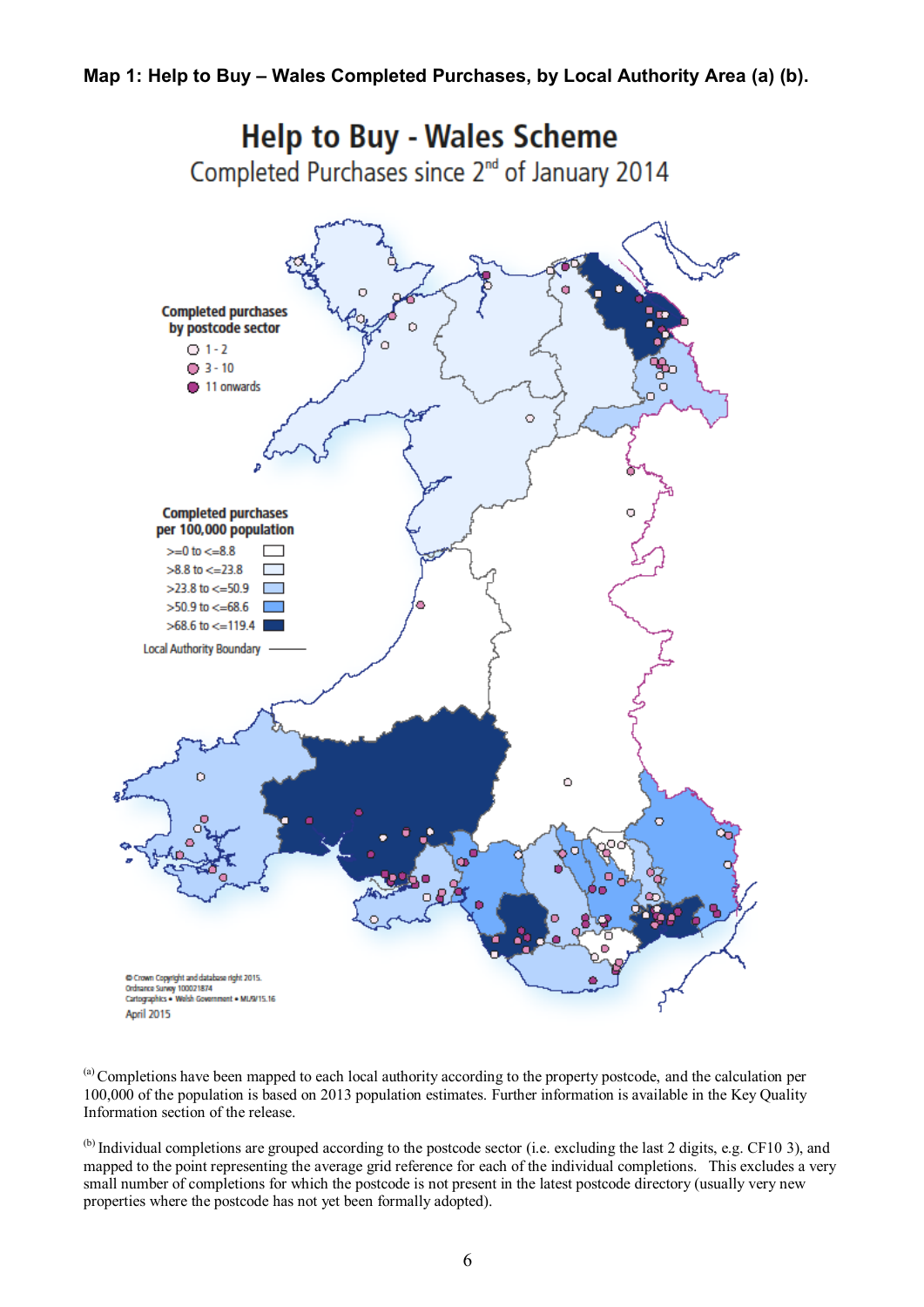## <span id="page-6-0"></span>**4. Purchase price**

The Help to Buy – Wales Shared Equity Loan Scheme can be used to purchase new build properties up to the value of £300,000, with a maximum equity loan of £60,000 (20 per cent of the purchase price of the property).

As shown in Table 2, the number of homes purchased using the scheme up to 31 March 2015 was greatest in the £150,001 to £175,000 price range, representing 23 per cent of total sales. Overall, a majority of properties bought through Help to Buy – Wales are in the 125,001 to 200,000 price range (equating to 61 per cent of all cases).

The median purchase price for all purchases in the scheme was £173,000. In addition, the mean purchase price was slightly higher at £178,290. This reflects the fact that the distribution of sales is skewed towards the lower to mid price range.

|                                                  |                                     | Numbers/Percentage                       |
|--------------------------------------------------|-------------------------------------|------------------------------------------|
| <b>Purchase Price</b>                            | <b>Cumulative legal completions</b> | Percentage of total legal<br>completions |
| £50,000 - £100,000                               | 33                                  | 2.4                                      |
| £100,001 - £125,000                              | 139                                 | 10.1                                     |
| £125,001 - £150,000                              | 236                                 | 17.1                                     |
| £150,001 - £175,000                              | 318                                 | 23.1                                     |
| £175,001 - £200,000                              | 289                                 | 21.0                                     |
| £200,001 - £225,000                              | 146                                 | 10.6                                     |
| £225,001 - £250,000                              | 138                                 | 10.0                                     |
| £250,001 - £300,000                              | 79                                  | 5.7                                      |
| <b>Total</b><br>Source: Help to Ruy (Wales) I td | 1,378                               | 100.0                                    |

## **Table 2: Total Number of Completed Purchases to 31 March 2015, by Property Price.**

Source:Help to Buy (Wales) Ltd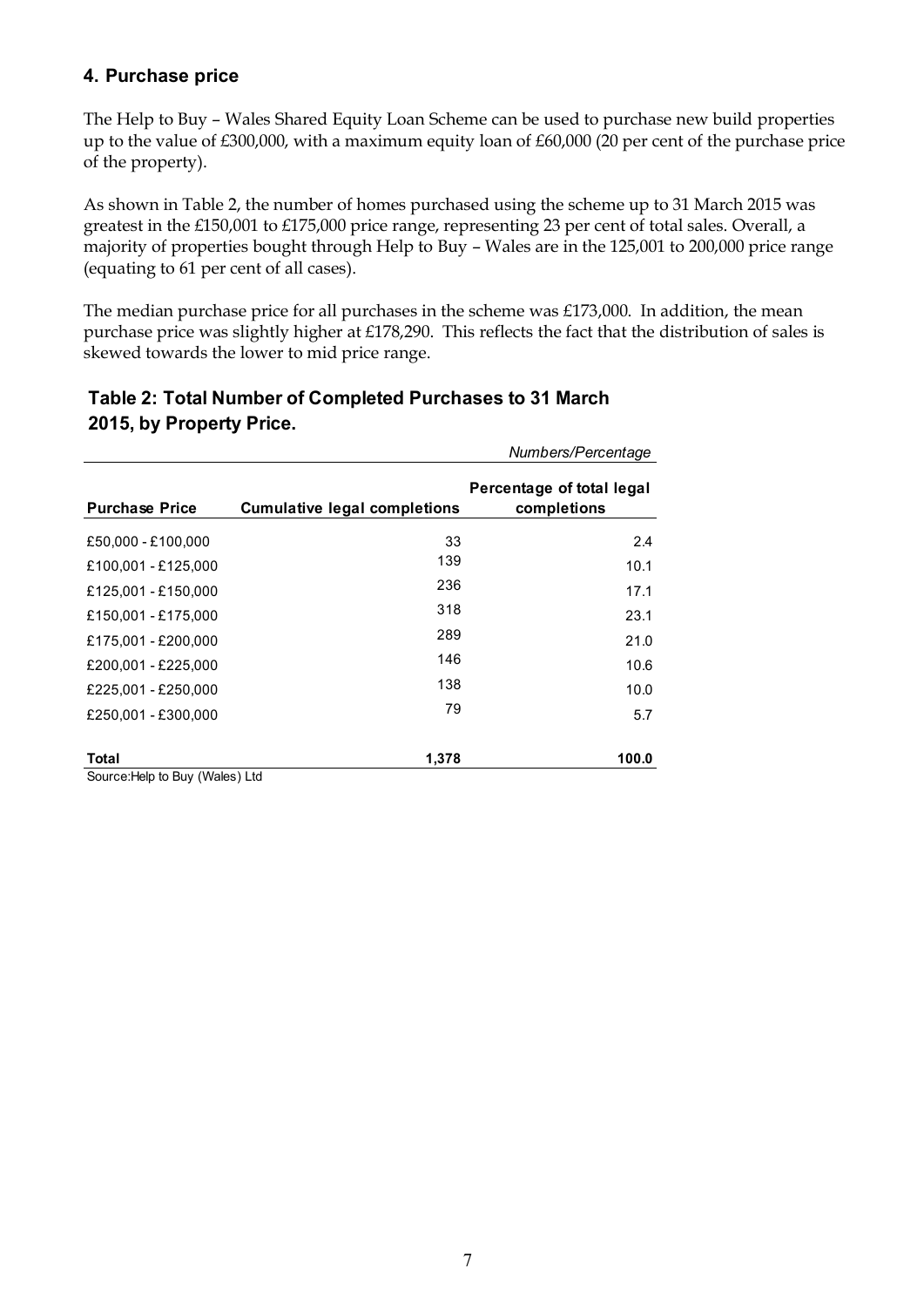## <span id="page-7-0"></span>**5. Purchaser deposits**

As shown in Table 3, a majority of completed purchases through the Help to Buy – Wales Shared Equity Loan Scheme have been made by first-time buyers, representing 74 per cent of all completions. The majority of recipients of Help to Buy – Wales Shared Equity Loans (68 per cent) provide the minimum 5 per cent deposit.

|                       | <b>Completions (non-First</b> |         | <b>Completions (First</b> |         |                          |         |
|-----------------------|-------------------------------|---------|---------------------------|---------|--------------------------|---------|
|                       | Deposit Band<br>Time Buyer)   |         | <b>Time Buyer)</b>        |         | <b>Total Completions</b> |         |
|                       | Number                        | Percent | <b>Number</b>             | Percent | <b>Number</b>            | Percent |
| Up to $5%$            | 210                           | 15.2    | 733                       | 53.2    | 943                      | 68.4    |
| 5.1% to $10\%$        | 68                            | 4.9     | 176                       | 12.8    | 244                      | 17.7    |
| 10.1% to 15%          | 30                            | 2.2     | 52                        | 3.8     | 82                       | 6.0     |
| 15.1% to 20%          | 15                            | 1.1     | 34                        | 2.5     | 49                       | 3.6     |
| $20.1\%$ or more      | 35                            | 2.5     | 25                        | 1.8     | 60                       | 4.4     |
| <b>All Properties</b> | 358                           | 26.0    | 1.020                     | 74.0    | 1.378                    | 100.0   |

## **Table 3: Total Number of Completed Purchases to 31 March 2015, by Purchaser Deposit Level and Type of Purchaser (a).**

Source:Help to Buy (Wales) Ltd

(a) Individual deposit percentages are constructed by dividing the deposit amount by the full purchase price of the property, then multiplying by 100. All individual calculations are then rounded to one decimal place. Further information on the methodology used is available in the Key Quality Information section.

## <span id="page-7-1"></span>**6. Applicant household income**

Table 4 shows the total household income, separated by income bands, for purchasers of properties through the Help to Buy – Wales Shared Equity Loan Scheme. 'Total applicant household income' reported below refers to the total, cumulative, gross income of all named applicants for each individual Help to Buy – Wales property.

The number of homes purchased using the scheme was greatest for purchasers with a household income of between £30,001 and £40,000 a year, representing 29 per cent of total completions. In addition, over three quarters (76 per cent) of homes purchased through the scheme, up to 31 March 2015, were from households with a total household income of between £20,001 and £50,000.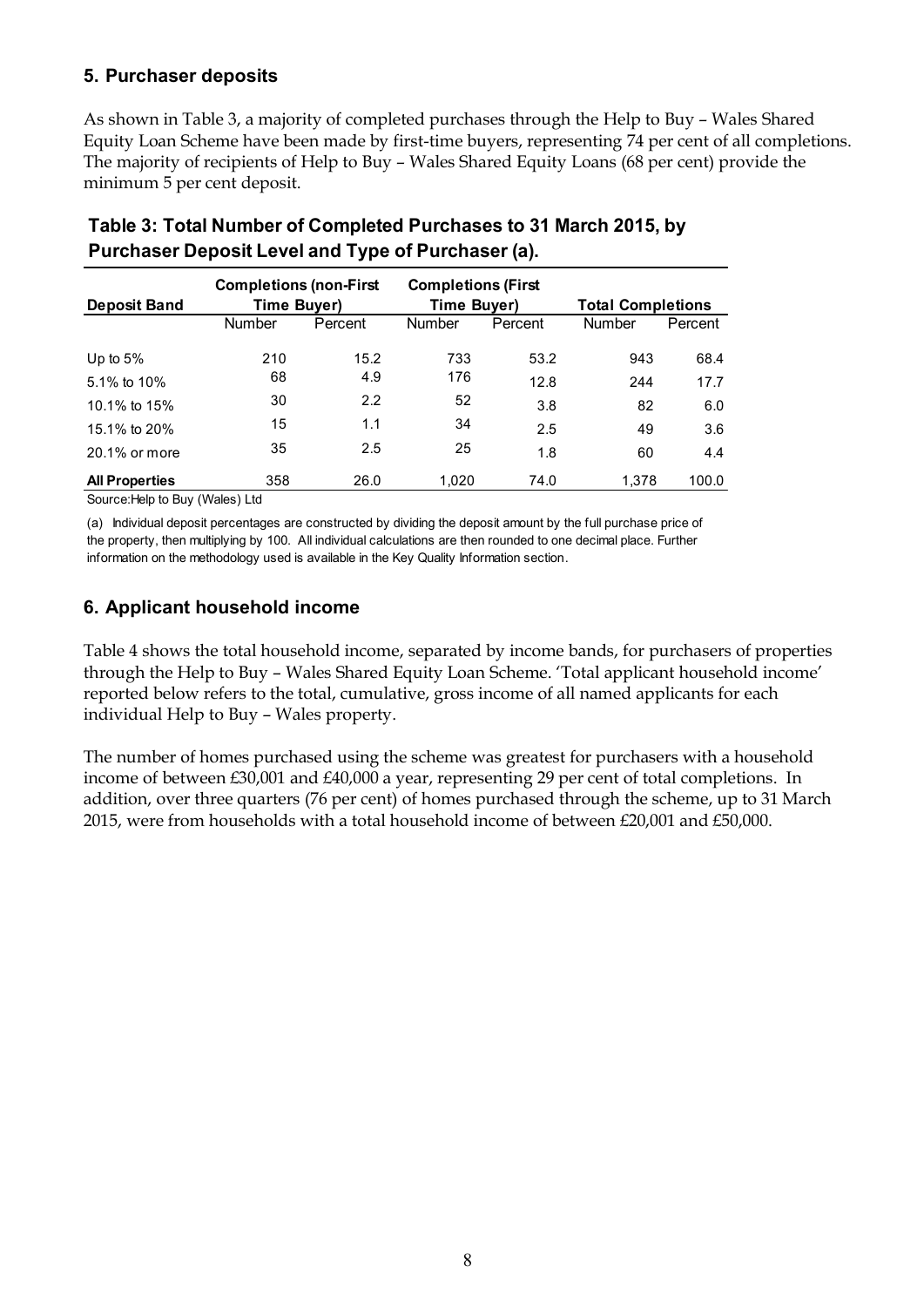#### <span id="page-8-0"></span>*Number/Percentage* **Table 4: Number of Completed Purchases to 31 March 2015, by Total Household Income (a) (b).**

|                                                         |       | Number/Percentage                      |
|---------------------------------------------------------|-------|----------------------------------------|
| Total applicant household income Cumulative completions |       | <b>Percentage of total Completions</b> |
|                                                         |       |                                        |
| £0 - £20,000                                            | 64    | 4.6                                    |
| £20,001 - £30,000                                       | 360   | 26.1                                   |
| £30,001 - £40,000                                       | 393   | 28.5                                   |
| £40,001 - £50,000                                       | 300   | 21.8                                   |
| £50,001 - £60,000                                       | 136   | 9.9                                    |
| £60,001 - £80,000                                       | 106   | 7.7                                    |
| £80,001 - £100,000                                      | 15    | 1.1                                    |
| Greater than £100,000                                   | 4     | 0.3                                    |
| All                                                     | 1,378 | 100.0                                  |

Source: Help to Buy (Wales) Ltd

(a) Total applicant household income is registered on the Help to Buy - Wales Shared Equity Scheme Property Information Form **All**<br>Source: Help to Buy (Wales) Ltd<br>(a) Total applicant household income is registered on the Help to Buy - Wales Shared Equity Scheme Property Information Form<br>completed at the point of reservation. Income brackets pres Source: Help to Buy (Wales) Ltd<br>(a) Total applicant household income is registered on the Help to Buy - Wales Shared Equ<br>completed at the point of reservation. Income brackets presented here reflect total applic<br>discrimina (a) Total applicant household income is registered on the Help to Buy - Wales Shared Equity Scheme Property Information Form<br>completed at the point of reservation. Income brackets presented here reflect total applicant hou

completed at the point of reservation. Income brackets presented here reflect total applicant household income, w hich does not<br>discriminate betw een single person applications and joint applications under the scheme.<br>(b)T discriminate betw een single person applications and joint applications under the scheme.<br>
(b) The scheme allow s for property purchases up to £300,000 w ith a maximum 20 per cent equity loan. After accounting for the pur (£60,000) must fund the remainder of the purchase through a mortgage (£225,000). In this instance, the total applicant household income must be £50,000 per annum.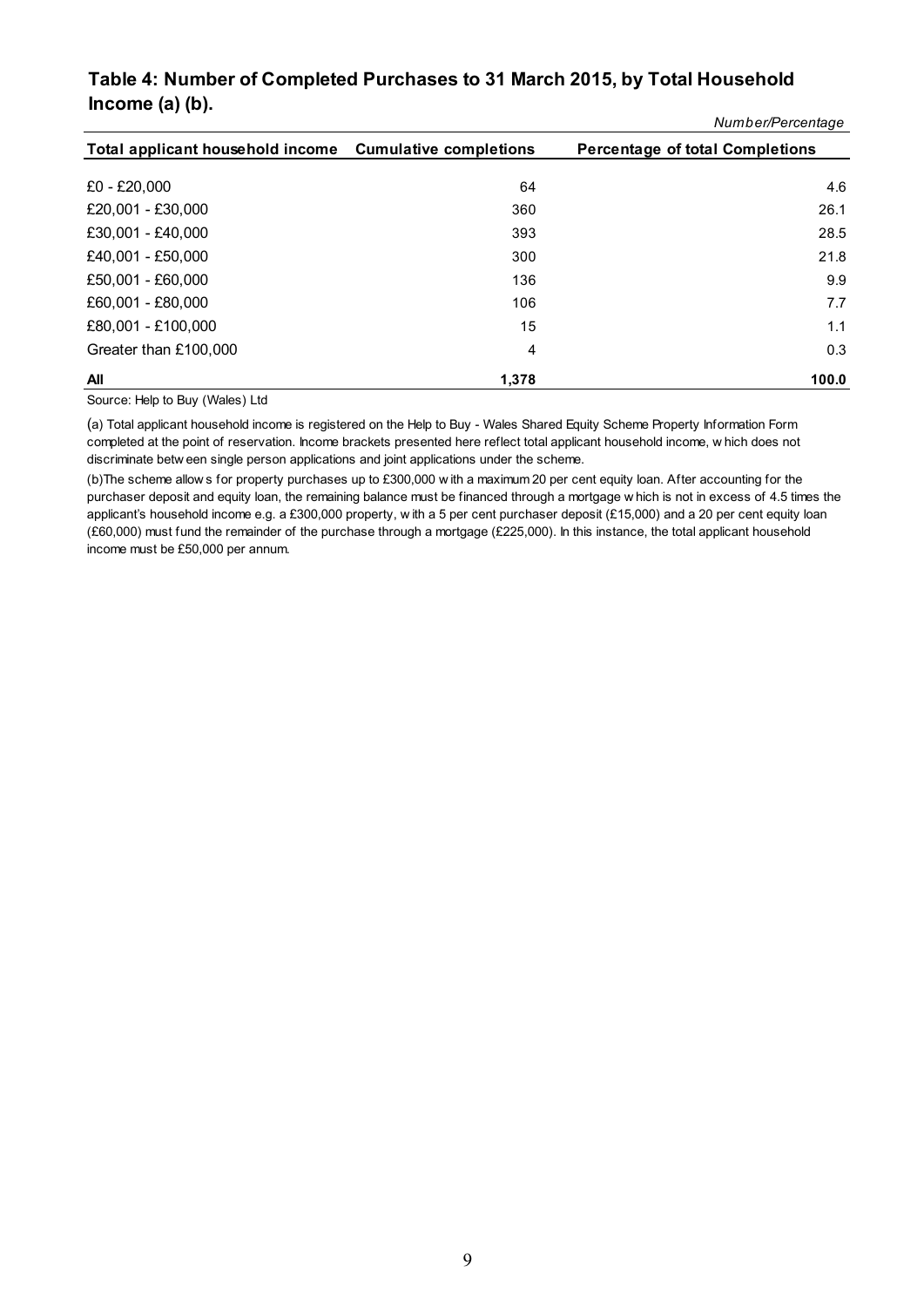## **7. Key Quality Information**

- 1. Official Statistics are produced to high professional standards set out in the Code of Practice for Official Statistics. They undergo regular quality assurance reviews to ensure they meet customer needs. They are produced free from any political reference.
- 2. In addition to the information below, further information covering the general principles and processes leading up to the production of our statistics can be found in the [Housing Statistics](http://gov.wales/statistics-and-research/new-house-building/housing-statistics-quality-report/?lang=en)  [Quality Report w](http://gov.wales/statistics-and-research/new-house-building/housing-statistics-quality-report/?lang=en)hich is available on our website.
- 3. The data included in this release is collected from a variety of sources:
	- i) Property Information Form this initial application form is completed by all buyers and provides basic property, income and loan request details.
	- ii) Conveyancer Form 1 and Conveyancer Form 2 these legal documents are completed at the point of exchange and completion, respectively.
	- iii) Completion Notices completion notices are issued on all Help to Buy Wales properties by the buyer's conveyancer or solicitor. These notices provide a final confirmation that a sale has been completed through the Help to Buy – Wales scheme.

## **Data Collection**

4. Data are extracted from the Help to Buy (Wales) Ltd Client Relationship Management System (CRM). All the information is held securely on the system, and is input by the processing staff at Help to Buy (Wales) Ltd. All information stored on the CRM, in relation to Help to Buy – Wales properties, is provided by either the buyer or their solicitor/conveyancer as part of the Property Information Form, Conveyancer Form 1 or Conveyancer Form 2. More details on the process buyers go through, and the documentation they are required to complete to draw down a shared equity loan, can be found on the scheme website:

## <http://helptobuywales.co.uk/?lang=en>

## **Data Quality**

- 5. Data recorded on the CRM by Help to Buy (Wales) Ltd are subject to system validations at each stage of the equity loan making process. In addition, Help to Buy (Wales) Ltd and the Welsh Government review the data as part of monthly scheme monitoring.
- 6. The Welsh Government also conducts monthly random file checks for accuracy on Help to Buy (Wales) Ltd data. This process involves assessing 10 random cases to check the accuracy of the information recorded and ensure the cases are compliant with the scheme's eligibility criteria.
- 7. Help to Buy (Wales) Ltd's records are also subject to annual internal and external audits.
- 8. Following extraction for the purposes of producing this statistical release, data are quality assured by checking individual entries which exceed set tolerances e.g. purchaser income levels, and 'spot check' reviews.

## **Revisions Policy**

9. This release contains the final data to 31 March 2015. Help to Buy – Wales Shared Equity Loan Statistics are drawn from Help to Buy (Wales) Ltd's client relationship management system and, in a minority of cases, this information can be updated after the official statistics have been extracted and compiled. A judgement is made as to whether the change is significant enough to publish a revised statistical release. Where changes are not deemed to be significant, minor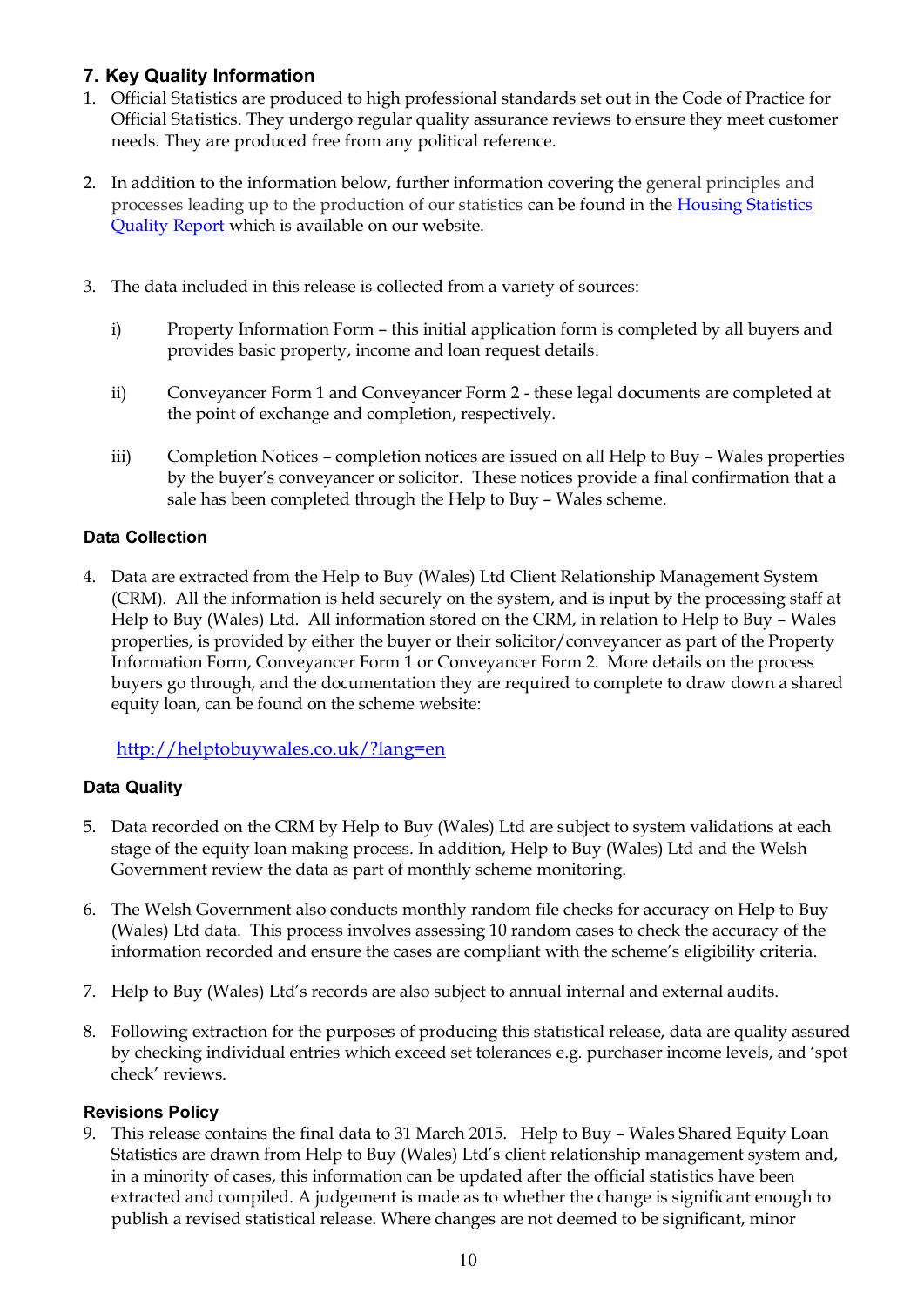amendments to the figures may be reflected in the StatsWales tables prior to that next release.

- 10. Revised data will be marked with an (r) in the next subsequent statistical release. Where a substantial error has occurred as a result of the compilation, imputation or dissemination process, the statistical release, live tables and all other accompanying release material will be updated with a correction notice as soon as is practical.
- 11. We follow the Welsh Government's statistical revisions policy, details of which are available at:

[http://gov.wales/statistics-and-research/about/statement-of-compliance/revisions-errors](http://gov.wales/statistics-and-research/about/statement-of-compliance/revisions-errors-postponements/?lang=en)[postponements/?lang=en](http://gov.wales/statistics-and-research/about/statement-of-compliance/revisions-errors-postponements/?lang=en)

#### **Symbols**

12. The following symbols may have been used in this release:

negligible (less than half the final digit shown)

- . not applicable
- .. not available

not yet available

disclosive or not sufficiently robust for publication

- p provisional
- r revised

#### **Uses of the data**

- 13. This publication is being released to provide information on the Help to Buy –Wales Shared Equity Loan Scheme. It is anticipated the data will be of benefit to a broad user group, including officials involved in housing policy, practitioners in the sector, researchers, developers and other individuals with an interest in private sector housing.
- 14. The data are used for monitoring the delivery of the Help to Buy Wales Shared Equity Loan Scheme.
- 15. More generally, the information is used for:
	- Monitoring housing trends;
	- Informing housing policy development;
	- Advice to Ministers;
	- Informing debate in the National Assembly for Wales and beyond; and
	- Geographic profiling, comparisons and benchmarking

#### **User Engagement**

16. Users are encouraged to provide feedback on how these statistics are used and how well they meet user needs. Comments on any issues relating to this statistical release are welcomed and encouraged. Responses should be addressed to 'Public Enquiries', contact information for which is outlined in the 'Further Information' section below.

#### **Dissemination**

- 17. More detailed data relating to the Help to Buy Wales Shared Equity Loan Scheme will be published on Stats Wales on a monthly basis, covering the activity for the previous month.
- 18. A Statistical Headline will be produced each quarter, which will present summary information covering scheme activity for the prior three months.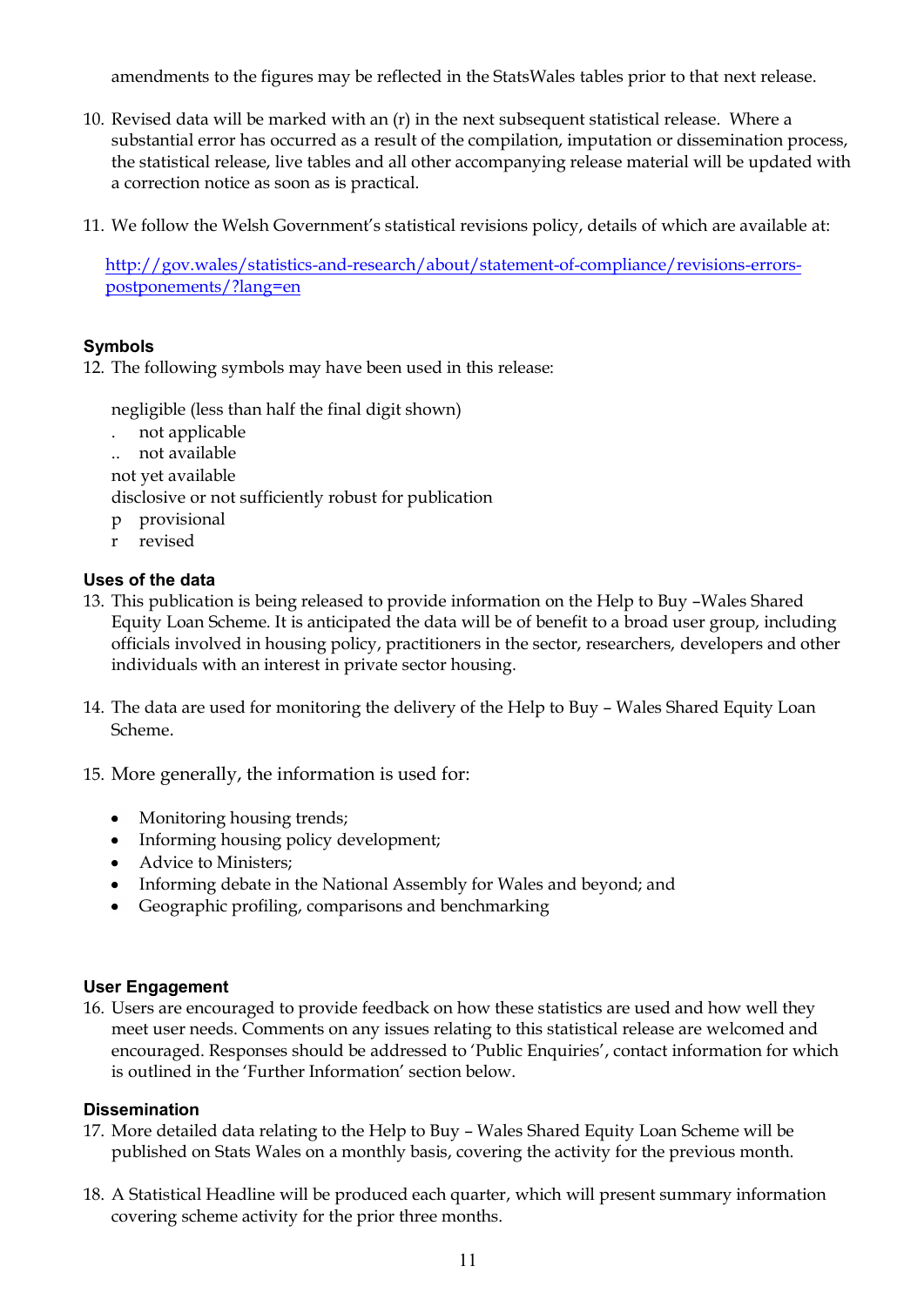- 19. An Annual Release will be published in April of each year.
- 20. Further policy information on the Help to Buy Wales Shared Equity Loan Scheme can be found on the scheme's website:

<http://helptobuywales.co.uk/?lang=en>

21. Further policy information on other Help to Buy Shared Equity Schemes operating across the UK can be found at:

<http://www.gov.uk/affordable-home-ownership-schemes/overview>

#### **Related Statistics**

#### **Population Estimates**

- 22. The 2013 mid year population estimates, used within this release to calculate the rate of completed applications per 100,000 population, were produced by the Office for National Statistics (ONS). Data are produced and reported annually and relate to the 30 June of each year and reflect changes made to population estimates from 2001 to 2010 in re-basing the data to be consistent with the results of the 2011 Census.
- 23. The mid year population estimates for Wales (by local authority, year, and age) are published by the Welsh Government on StatsWales and are available at the following link:

[https://statswales.wales.gov.uk/Catalogue/Population-and-](https://statswales.wales.gov.uk/Catalogue/Population-and-Migration/Population/Estimates/Local-Authority)[Migration/Population/Estimates/Local-Authority](https://statswales.wales.gov.uk/Catalogue/Population-and-Migration/Population/Estimates/Local-Authority)

#### **New House Building**

24. The Welsh Government publishes a quarterly headline and an annual release covering new build starts and completions based on the reports of local authority building inspectors and the National House Building Council (NHBC) which is a private approved inspector (PAI). The latest house building statistics can be found via the following link:

<http://gov.wales/statistics-and-research/new-house-building/?lang=en>

#### **Housing Market and House Prices**

#### **House Price Index**

- 25. The ONS House Price Index (HPI) is a monthly release that publishes figures for mix-adjusted average house prices and house price indices for the UK and its component countries and regions. The index is calculated using mortgage financed transactions that are collected via the Regulated Mortgage Survey by the Council of Mortgage Lenders. These cover the majority of mortgage lenders in the UK.
- 26. The HPI statistical bulletin provides comprehensive information on the change in house prices on a monthly and annual basis. It also includes analysis by country, region, type of buyer (first-time buyers and former owner-occupiers) and type of dwelling (new dwelling or pre-owned dwelling). Further information and the latest information for February 2015 is available at the following link:

<http://www.ons.gov.uk/ons/rel/hpi/house-price-index/february-2015/stb-february-2015.html>

27. The Department for Communities and Local Government (DCLG) also publish a series of tables covering house prices and housing market information using data collected via the Regulated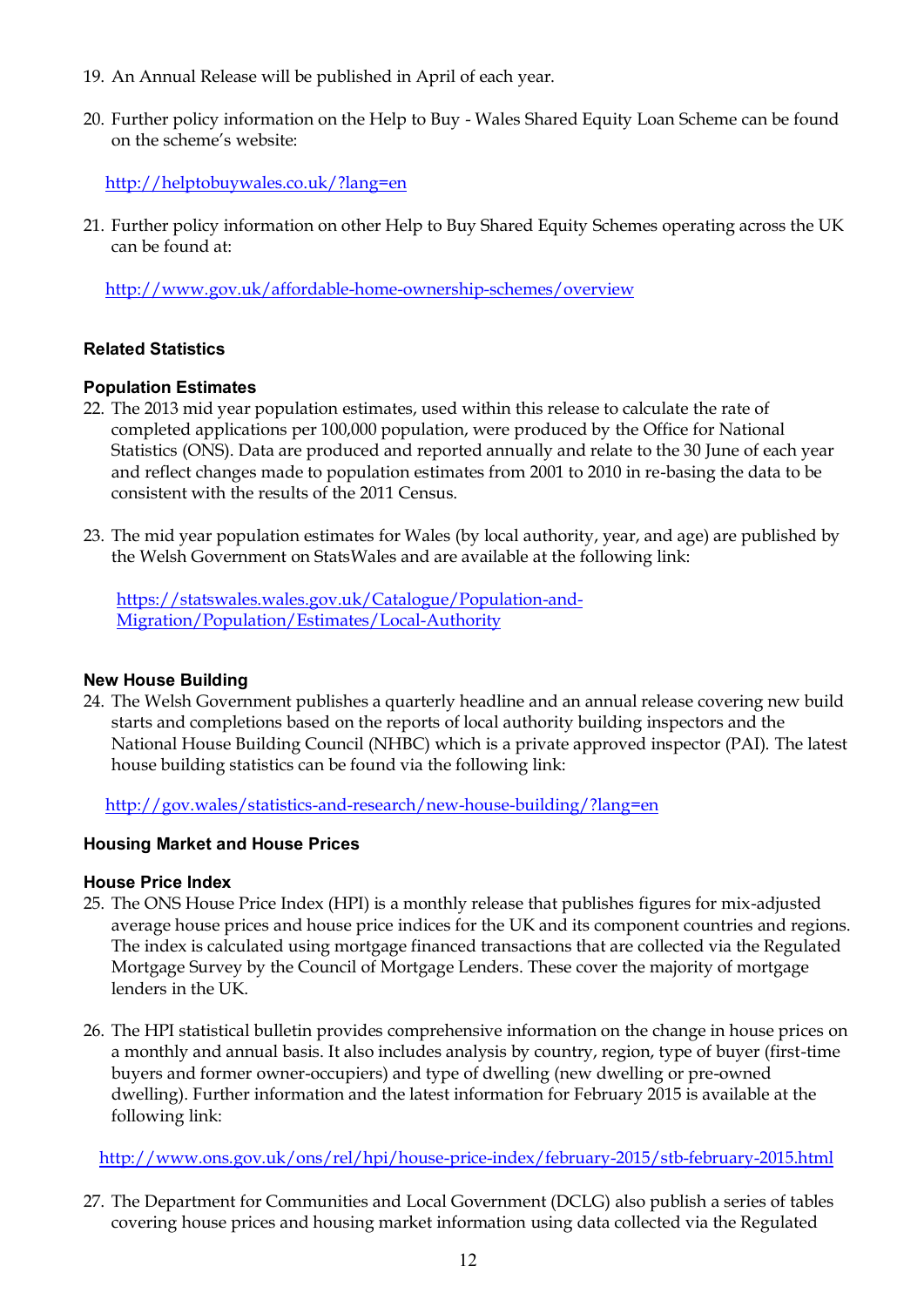Mortgage Survey by the Council of Mortgage Lenders. Information is also available for mean, median and lower quartile house prices based on HM Land Registry data providing comprehensive coverage of all residential property transactions in England and Wales. Data from HM Land Registry is also used, along with earnings data from the Office for National Statistics, to show affordability at the district level.

28. Live tables are available for other housing market data including house prices from Halifax, Nationwide and Land Registry, property transactions from HM Revenue and Customs and land prices from the Valuation Office. All tables can be accessed via the following link:

[https://www.gov.uk/government/statistical-data-sets/live-tables-on-housing-market-and](https://www.gov.uk/government/statistical-data-sets/live-tables-on-housing-market-and-house-prices)[house-prices](https://www.gov.uk/government/statistical-data-sets/live-tables-on-housing-market-and-house-prices)

## **Council of Mortgage Lenders**

29. The Council of Mortgage Lenders publish an extensive range of statistics on the UK housing and mortgage markets, including data on lending for house purchase, remortgage and buy-to let. The latest information on the characteristics of lending in Wales, including lending to first time buyers, was published in November 2014 and is available at the following link:

#### <http://www.cml.org.uk/cml/media/press/4070>

#### **Help to Buy: Mortgage Guarantee Scheme**

30. The Help to Buy Mortgage Guarantee Scheme opened on 8 October 2013 and is available across the United Kingdom. Under the scheme, the UK Government offers lenders the option to purchase a guarantee on mortgage loans where the borrower has a deposit of between 5 per cent and 20 per cent. The scheme can be used for mortgages on both new build and existing homes, by first time buyers, home movers and those re-mortgaging. The guarantee compensates participating mortgage lenders for a portion of net losses suffered in the event of repossession. Over the life of the scheme, the UK Government will make available up to £12 billion of guarantees, which is sufficient to support up to £130 billion of high loan-to-value (LTV) mortgages. Data are published by HM Treasury and the latest figures to 31 December 2014 are available at the following link:

[https://www.gov.uk/government/statistics/help-to-buy-mortgage-guarantee-scheme](https://www.gov.uk/government/statistics/help-to-buy-mortgage-guarantee-scheme-quarterly-statistics-october-2013-to-december-2014)[quarterly-statistics-october-2013-to-december-2014](https://www.gov.uk/government/statistics/help-to-buy-mortgage-guarantee-scheme-quarterly-statistics-october-2013-to-december-2014)

#### **Related Statistics for Other UK Countries**

31. A number of slightly different Help to Buy Shared Equity schemes operate across the UK. Further information on these is available at the following link:

<https://www.gov.uk/affordable-home-ownership-schemes/overview>

In addition, some of the other UK countries offer other forms of assistance to home buyers through different home ownership schemes, such as the Help to Buy: Newbuy and Help to Buy: Mortgage Guarantee schemes.

#### **England**

32. Information on the Help to Buy equity loan scheme which operates in England is published by the Department for Communities and Local Government (DCLG)**.** The Help to Buy equity loan scheme has been running in England since 1 April 2013. As is the case in Wales, a shared equity loan of up to a maximum of 20% of the property purchase price is available with buyers required to provide a 5 per cent deposit and secure a mortgage to cover the remaining balance. However, in England, the equity loan scheme can be used to purchase a new build property up to the value of £600,000, with a maximum equity loan of £120,000.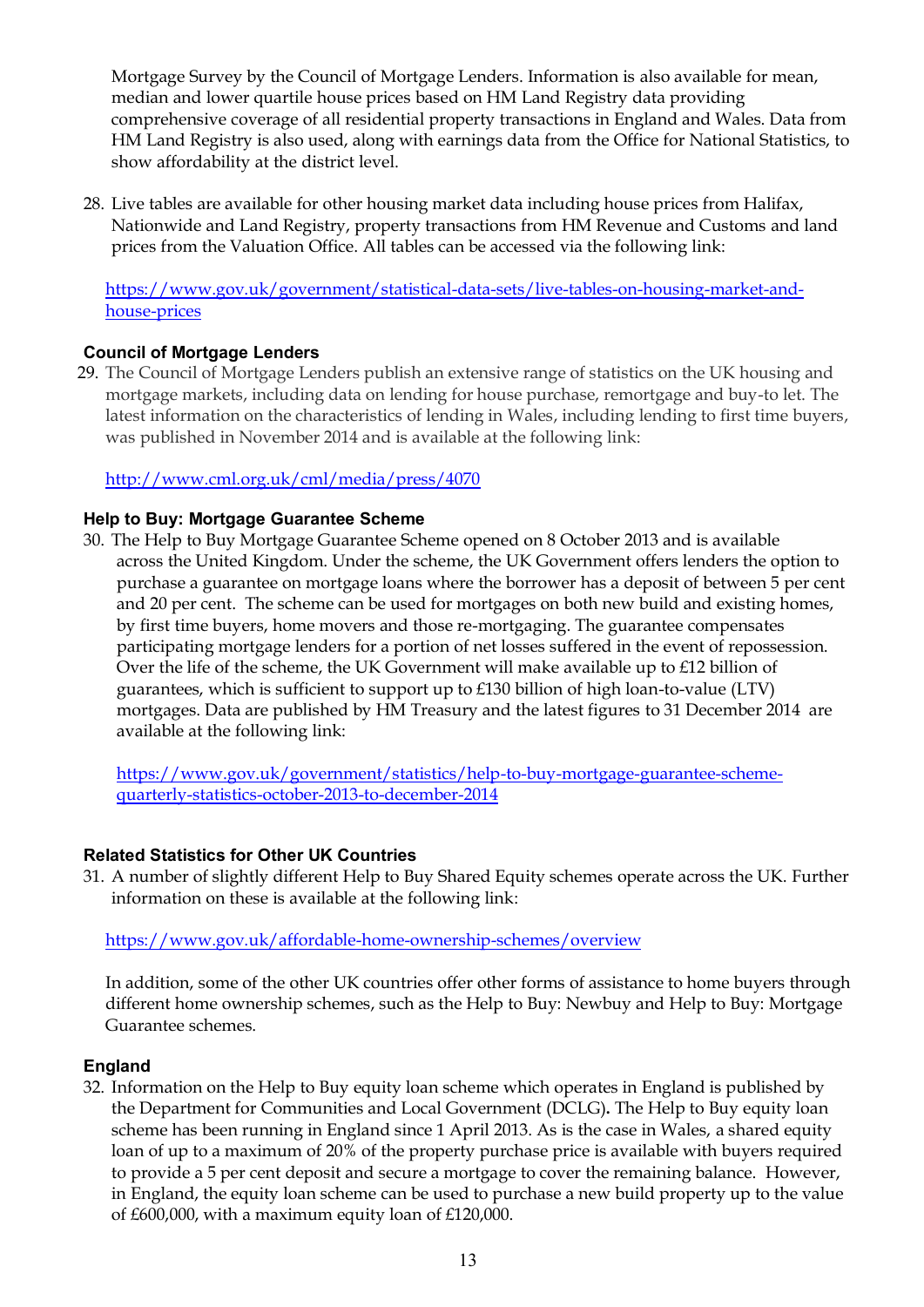33. The data are extracted from the Homes and Communities Agency's Investment Management System (IMS). This contains information provided by Help to Buy agents in accordance with the monitoring requirements for the payment of the equity loans. The published data are based on legal completion dates for transactions in the scheme as operated in England. Cumulative data from the introduction of the scheme in England (on 1 April 2013) to 31 December 2014 is available in a statistical release at the following link:

[https://www.gov.uk/government/statistics/help-to-buy-equity-loan-scheme-and-help-to-buy](https://www.gov.uk/government/statistics/help-to-buy-equity-loan-scheme-and-help-to-buy-newbuy-statistics-april-2013-to-december-2014)[newbuy-statistics-april-2013-to-december-2014](https://www.gov.uk/government/statistics/help-to-buy-equity-loan-scheme-and-help-to-buy-newbuy-statistics-april-2013-to-december-2014)

The release also includes information on the Help to Buy: New Buy Scheme in England, which allows borrowers to secure up to a 95 per cent loan-to-value mortgage on a new build property. This scheme does not operate in Wales.

34. Monthly figures on the Help to Buy equity loan scheme in England are also published on the DCLG website. The latest information, to 28 February 2015, are available at the following link:

[https://www.gov.uk/government/statistical-data-sets/help-to-buy-equity-loan-scheme](https://www.gov.uk/government/statistical-data-sets/help-to-buy-equity-loan-scheme-monthly-statistics#history)[monthly-statistics#history](https://www.gov.uk/government/statistical-data-sets/help-to-buy-equity-loan-scheme-monthly-statistics#history)

#### **Northern Ireland**

35. There is no Help to Buy Equity loan scheme currently operating in Northern Ireland. The Help to Buy Mortgage Guarantee Scheme, however, does operate in Northern Ireland, which helps purchasers to buy a home with a deposit of as little as 5 per cent of the property purchase price. The mortgage guarantee is provided to the lender. The property can be either a new or existing home, but must be valued at £600,000 or less, not be a shared ownership or shared equity property, or a second home, and must not be purchased as a buy to let. The scheme is available to all home buyers, not just first time buyers. More information is available at the following links:

<http://www.nidirect.gov.uk/help-to-buy-mortgage-guarantee-scheme>

[http://www.nihe.gov.uk/index/advice/buying\\_a\\_home.htm](http://www.nihe.gov.uk/index/advice/buying_a_home.htm)

## **Scotland**

- 36. The Help to Buy (Scotland) scheme is available on new build homes from participating home builders and on properties up to a maximum value of £250,000.
- 37. The Scottish Government will help buyers to purchase the property by taking an equity stake of between 10 and 20 per cent of the value of the property. No annual interest is charged on the equity stake and it can be repaid at any point, based on the value of the property at the time of the repayment.
- 38. The scheme is only available to those who are unable to afford to purchase a property without the Scottish Government purchasing an equity share in the property. The scheme is dependent on income level and would not be available to a single person who requires a mortgage of more than 4.5 times their income or couples who require a mortgage of more than 3.5 times their joint income. Further information is available at the following link:

<http://www.gov.scot/Topics/Built-Environment/Housing/BuyingSelling/help-to-buy>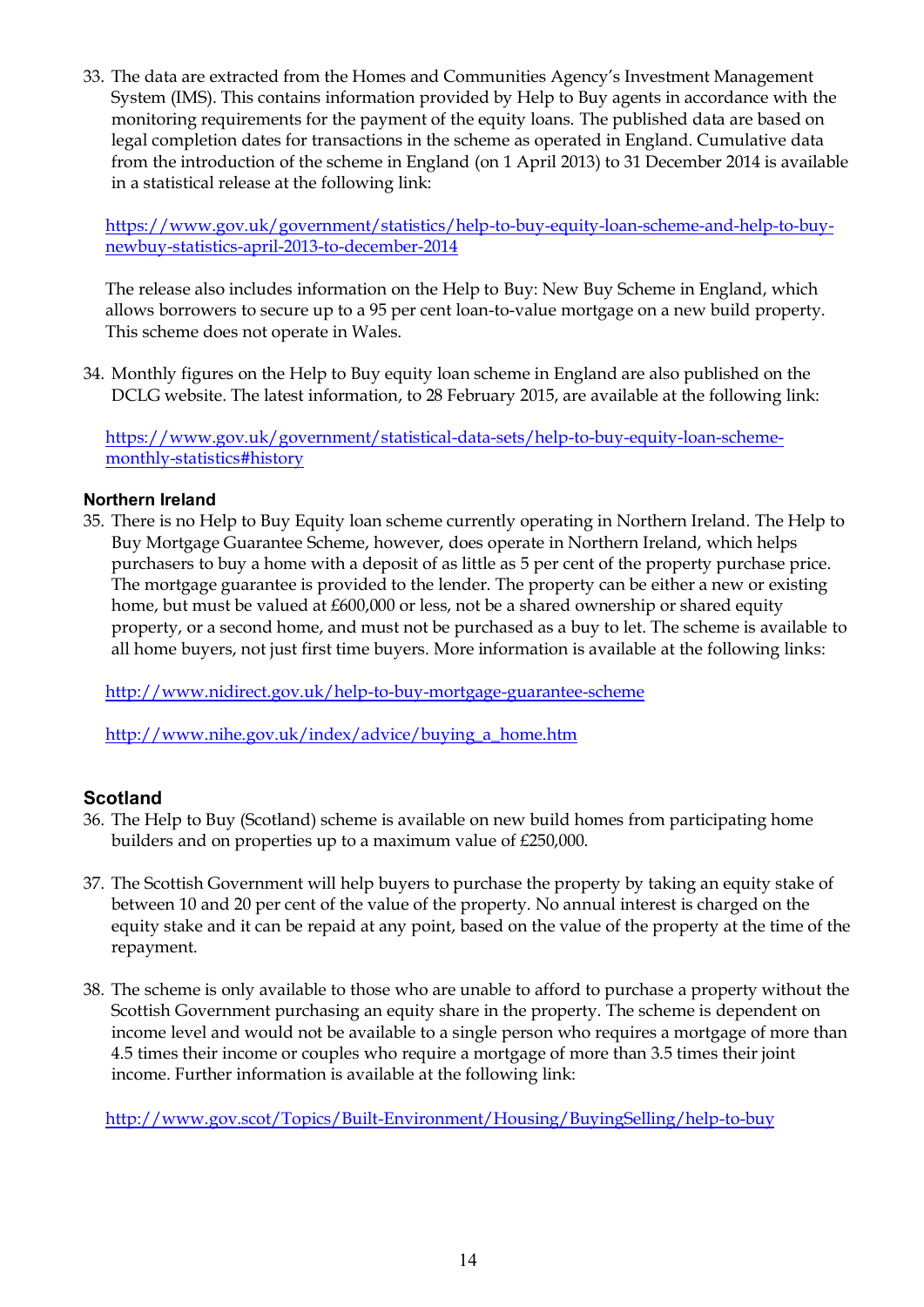## <span id="page-14-0"></span>**8. Glossary**

**A Help to Buy – Wales Shared Equity Loan** is a Welsh Government financial product made available to eligible applicants to purchase homes using a Welsh Government equity mortgage secured against a buyer's new residential property. The Welsh Government shared equity mortgage is ranked second in priority, behind an owner's main mortgage lender. The Welsh Government's equity mortgage is linked to the value of the property it is used to buy, meaning that if the Welsh Government contributed 20 per cent of the property value to the applicant to buy a home, the owner will repay 20 per cent of the future value to the Welsh Government.

A Help to Buy – Wales Shared Equity Loan can be no more than 20 per cent of the value of an eligible new-build property. An eligible buyer must also provide a cash deposit of at least 5 per cent and secure a conventional mortgage of at least 75 per cent. The maximum Help to Buy – Wales Shared Equity Loan that applicants can apply for is £60,000, on a new-build property of no more than £300,000.

All Help to Buy - Wales Shared Equity Loans are issued by Help to Buy (Wales) Ltd. At the point at which a sale is completed through the scheme, Help to Buy (Wales) Ltd pay the equity loan finance to the house builder (via the buyer's solicitor or conveyancer).

All Help to Buy – Wales Shared Equity Loans are interest free for the first five years from the point at which the loan funding is drawn down. The property title is held by the home owner who can sell their home at any time; however, at the point of sale, the equity loan must be paid off, in full, based upon the market value of the property at that specific moment in time. For example, if the Welsh Government's original Help to Buy – Wales Shared Equity Loan was 20 per cent of the value of a new-build home, the owner will need to repay 20 per cent of the future value of the home (the value at the time they sell, or wish to repay their loan using other means). More information on this process can be found on the scheme website:

## <http://helptobuywales.co.uk/?lang=en>

The following definitions are also used in relation to the Help to Buy – Wales Shared Equity Loan Scheme:

**Completed equity loans ("purchaser legal completions"):** a purchaser legal completion is defined as occurring when Help to Buy (Wales) Ltd are issued a completion notice by a purchaser's conveyancer or solicitor. A completion notice informs Help to Buy (Wales) Ltd that a home is ready for occupation, the sale contract between house builder and purchaser has completed and all mortgage funds, deposit and equity loan assistance have been paid to the house builder. At this point the purchaser has taken legal possession of the property.